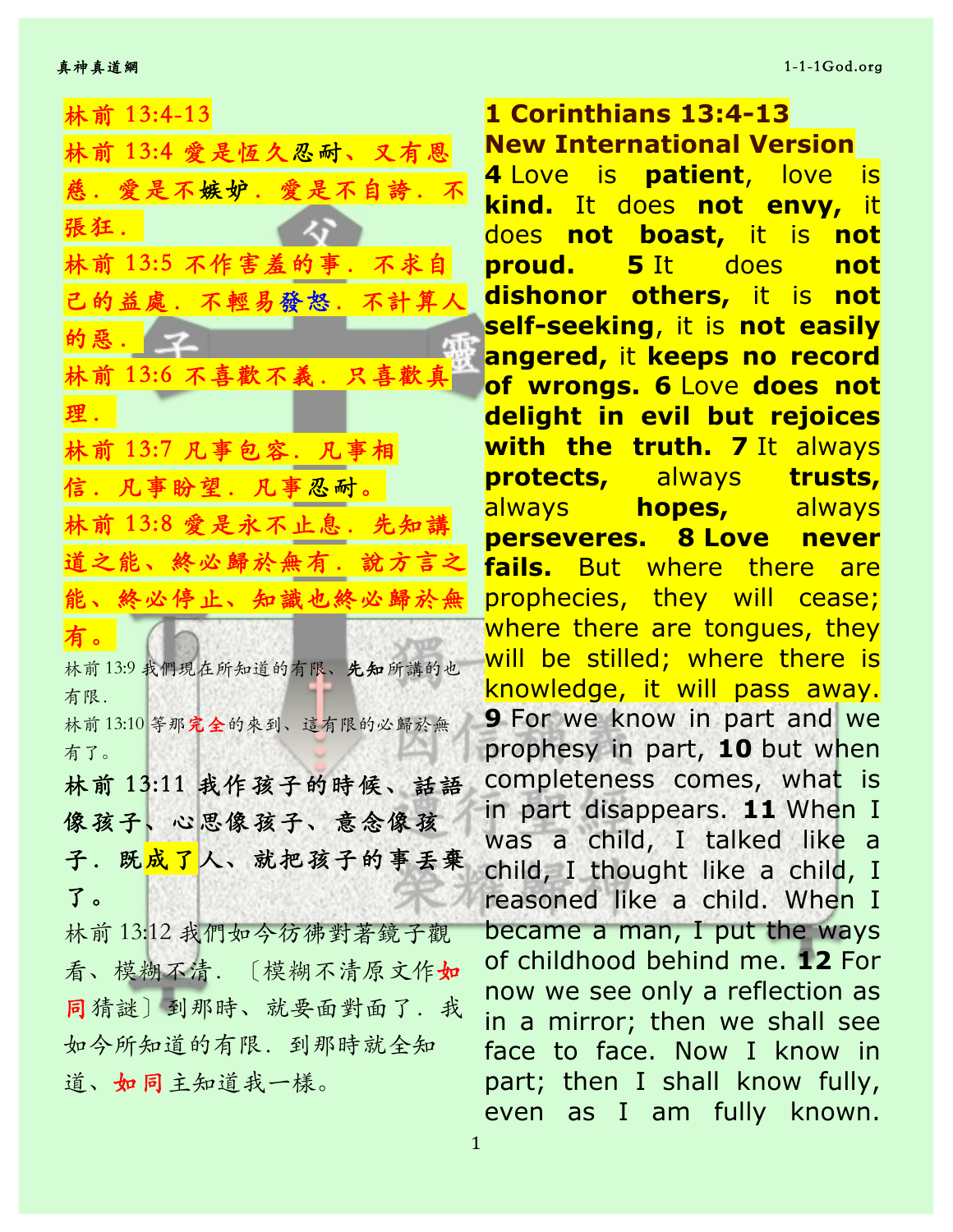# 林前 13:13 如今常存的有 有望、這三樣、 其中最⼤的是愛。

### **1 Corinthians 13:4-13 English Standard Version (ESV)**

**4** Love **is patient** and kind; love does not envy or boast; it is not arrogant **5** or rude. It does not insist on its own way; it is not irritable or resentful;**[a] 6** it does not rejoice at wrongdoing, but rejoices with the truth. **7** Love bears all things, believes all things, hopes all things, endures all things. **8** Love never ends. As for prophecies, they will pass away; as for tongues, they will cease; as for knowledge, it will pass away. **9** For we know in part and we prophesy in part, **10** but when the perfect comes, the partial will pass away. **11** When I was a child, I spoke like a child, I thought like a child, I reasoned like a child. When I became a man, I gave up childish ways. **12** For now we see in a mirror dimly, but then face to face. Now I know in part; then I shall know fully, even as I have been fully known. **13** So now faith, hope, and love abide, these three; but the greatest of these is love.

#### **Footnotes:**

# a.1 Corinthians 13:5 Greek *irritable and does not The Holy Bible, New King James Version count up wrongdoing*

#### *English Standard Version (ESV)*

*The Holy Bible, English Standard Version Copyright © 2001 by Crossway Bibles, a division of Good News Publishers.*

# **1 Corinthians 13:4-13 New International Version (NIV)**

**4** Love is patient, love is kind. It does not envy, it does **not boast,** it is **not proud. 5** It does not dishonor others, it is not self-seeking, **it is not easily angered,** it keeps no record of wrongs. **6** Love does not easily provoked, thinketh no evil;

**13** And now these three remain: **faith, hope and love. But the greatest of these is love.**

# **1 Corinthians 13:4-13 New King James Version (NKJV)**

**4** Love **suffers long** *and* is kind; love does not envy; love does not parade itself, is not puffed up; **5** does not behave rudely, does not seek its own, is not provoked, thinks no evil; **6** does not rejoice in iniquity, but rejoices in the truth; **7** bears all things, believes all things, hopes all things, endures all things.**8** Love never fails. But whether *there are* prophecies, they will fail; whether *there are* tongues, they will cease; whether *there is* knowledge, it will vanish away. **9** For we know in part and we prophesy in part. **10** But when that which is perfect has come, then that which is in part will be done away.**11** When I was a child, I spoke as a child, I understood as a child, I thought as a child; but when I became a man, I put away childish things. **12** For now we see in a mirror, dimly, but then face to face. Now I know in part, but then I shall know just as I also am known.**13** And now abide faith, hope, love, these three; but the greatest of these *is* love.

#### *New King James Version (NKJV)*

*Copyright © 1982 by Thomas Nelson, Inc.*

### **1 Corinthians 13:4-13 King James Version (KJV)**

**4** Charity suffereth long, and is kind; charity envieth not; charity vaunteth not itself, is not puffed up, **5** Doth not behave itself unseemly, seeketh not her own, is